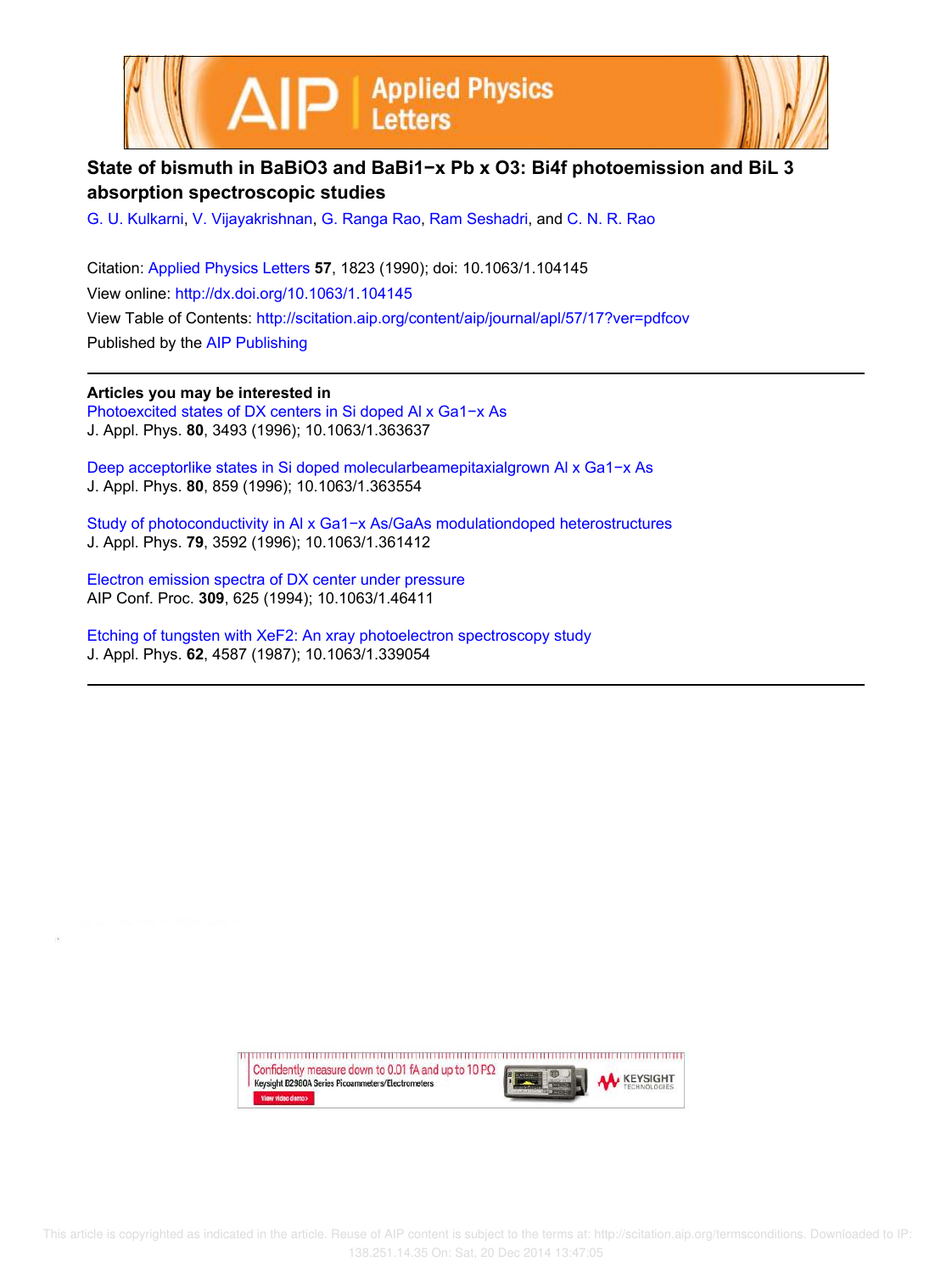## State of bismuth in BaBiO<sub>3</sub> and BaBi<sub>1\_x</sub>Pb<sub>x</sub>O<sub>3</sub>: Bi 4f photoemission and Bi  $L_3$  absorption spectroscopic studies

G. U. Kulkarni, V. Vijayakrishnan, G. Ranga Rao, Ram Seshadri, and C. N. R. Rao<sup>a)</sup> *Solid State and Structural Chemistry Unit, Indian Institute of Science, Bangalore 560 021, India* 

(Received 5 March 1990; accepted for publication 31 July 1990)

The 2p 6d feature in the Bi  $L_3$  spectra has different energies in the semiconducting  $(0.0 \le x < 0.7)$  and the superconducting  $(x = 0.75)$  compositions of BaBi<sub>1</sub><sub>1</sub>  $_x$ Pb<sub>x</sub>O<sub>3</sub>. The Bi 4f core level spectrum shows distinct features ascribable to Bi III and Bi V in BaBiO<sub>3</sub> and in the semiconducting compositions; the width of the  $4f$  peaks is also considerably larger in these compositions compared to that in  $BaBi_{0.25}Pb_{0.75}O_3$ , which shows a single sharp Bi 4f feature.

 $BaBi_1 \dots xPb_xO_3$  is a classic example of an oxide system where superconductivity occurs at the metal-insulator boundary.<sup>1-3</sup> While BaPbO<sub>3</sub> ( $x = 1.0$ ) with an empty Pb 6s band is metallic, BaBiO<sub>3</sub> ( $x = 0.0$ ) is a semiconductor although it has a half-filled Bi 6s band. Semiconducting properties of the compositions from  $BaBiO<sub>3</sub>$  to  $BaBi<sub>0.7</sub>Pb<sub>0.7</sub>O<sub>3</sub>$  is due to the presence of Bi III and Bi V states giving rise to a charge-density wave. There is considerable evidence for the presence of a charge-density wave in this composition range.<sup>2</sup> Unlike in the semiconducting compositions ( $0.0 \le x < 0.70$ ), Bi in the superconducting compositions of BaBi<sub>1</sub> \_  $_xPb_xO_3$  is expected to be in a delocalized IV state. There is increasing interest in the mechanism of superconductivity in the BaBi $_{1-x}Pb_xO_3$  system in recent months, but there has been no direct spectroscopic evidence for the disproportionation of Bi IV into Bi III and Bi V in the semiconducting compositions. In this communication, we discuss the results of our study of semiconducting and superconducting compositions of  $BaBi_1\_\text{x}Pb_xO_3$  by employing both x-ray absorption spectroscopy and x-ray photoemission spectroscopy, earlier reports<sup>4,5</sup> based on such studies not being conclusive. Wertheim *et al.*<sup>5</sup> found the Bi III and V states in BaBiO<sub>3</sub> to be marginally distinguishable and suggested the need for further investigation of the BaBi<sub>1 - x</sub>Pb<sub>x</sub>O<sub>3</sub> system, with samples suitably prepared under vacuum.

 $BaBi_{1-x}Pb_xO_3$  compositions with  $x = 0.0, 0.25, 0.5,$ 0.75, and 1.0 were prepared by mixing appropriate quantities of  $Bi_2O_3$ ,  $BaO_2$ , and  $PbO_2$  and heating the mixture initially at 770 K for 24 h followed by regrinding, pelletizing, and heating the pellets at 1020 K in a bed of powder of the same composition. The samples were characterized by powder x-ray diffraction and four-probe resistivity down to 4.2 K. The sample with the composition  $BaBi<sub>0.25</sub>Pb<sub>0.75</sub>O<sub>3</sub>$  (x = 0.75) showed superconducting at 12 K. Bi  $L_3$  and Pb  $L_3$  absorption edge spectra were recorded using an x-ray absorption spectrometer (Rigaku, Japan) with a rotating anode x-ray generator (Ru-200B, Rigaku, Japan). A Si (440) crystal was used as a monochromator with a 0.1 mm slit. Samples for these studies were prepared by sandwiching an appropriate amount of finely ground

powder between adhesive tapes, ensuring uniform thickness and an absorption jump of  $\sim$  1.0. X-ray photoemission spectra were recorded on a VG ESCA3 Mark II spectrometer using Mg  $K\alpha$  radiation. The samples were scraped with a ceramic scraper at 300 K in the high vacuum chamber  $(6 \times 10^{-10} \text{ Torr})$ .

In Fig. 1 we show the Bi *L3* absorption edge spectra of the two reference oxides,  $Bi_2O_3$  and NaBiO<sub>3</sub>, where the Bi is in III and V states, respectively. In these two bismuth oxides, the main 2p 6p transition energy differs by  $\sim$ 9 eV. The spectrum of  $Nabio<sub>3</sub>$  shows an additional pre-edge feature due to the *2p* 6s transition arising from the empty 6s band. This pre-edge feature cannot be used to distinguish the semiconducting and superconducting composition of  $BaBi_1 = xPb_xO_3$  since the 6s state is partly or fully empty in all of them and would therefore show some intensity. What is interesting is that  $BaBiO<sub>3</sub>$  as well as the semiconducting  $x = 0.25$  and  $x = 0.5$  compositions show the 2p 6d feature in between that due to Bi III and B IV (Fig. 1). The 2p 6d feature in the superconducting  $Babi_{0.25}Pb_{0.75}O_3$  has an energy closer to Bi V. We thus see a distinction in the *2p 6d*  transition energy of the superconducting  $(x = 0.75)$  and the semiconducting  $(0.0 \le x < 0.7)$  compositions. This result is different from that of Cheson *et al.*<sup>4</sup> who seem to find almost identical  $Bi L_3$  spectra for  $BaBiO_3$  and  $BaBi<sub>0.25</sub>Pb<sub>0.75</sub>O<sub>3</sub>$ . It should be noted, however, that in all the BaBi<sub>1 - *x*</sub>Pb<sub>x</sub>O<sub>3</sub> compositions studied by us, the Pb  $L_3$ spectra are comparable with the spectrum of  $BaPbO<sub>3</sub>$  (see inset of Fig. 1).

Although Bi *L3* absorption spectroscopy delineates the semiconducting and the superconducting compositions of  $BaBi_{1...x}Pb_xO_3$ , it does not provide a definitive proof for the occurrence of Bi III and Bi V states in the BaBi $O_3$  and the semiconducting compositions or for the delocalized Bi IV state in the superconducting compositions. We have, therefore, examined the  $Bi\ 4f$  photoemission spectra of these compounds. In Fig. 2, we show the Bi  $4f$  photoemission spectra of  $BaBiO<sub>3</sub>$  and the superconducting  $BaBi<sub>0.25</sub>Pb<sub>0.75</sub>O<sub>3</sub>$  along with the spectrum of NaBiO<sub>3</sub>. We also show the peak positions in the Bi  $4f$  photoemission spectrum of  $Bi<sub>2</sub>O<sub>3</sub>$  in the figure. We see that the energy corresponding to the main peak in the spectrum of  $BaBiO<sub>3</sub>$ as well as of the superconducting  $BaBi_{0.25}Pb_{0.75}O_3$  is close to that of Bi III in  $Bi<sub>2</sub>O<sub>3</sub>$ . However, we see a distinct

a)To whom correspondence should be addressed.